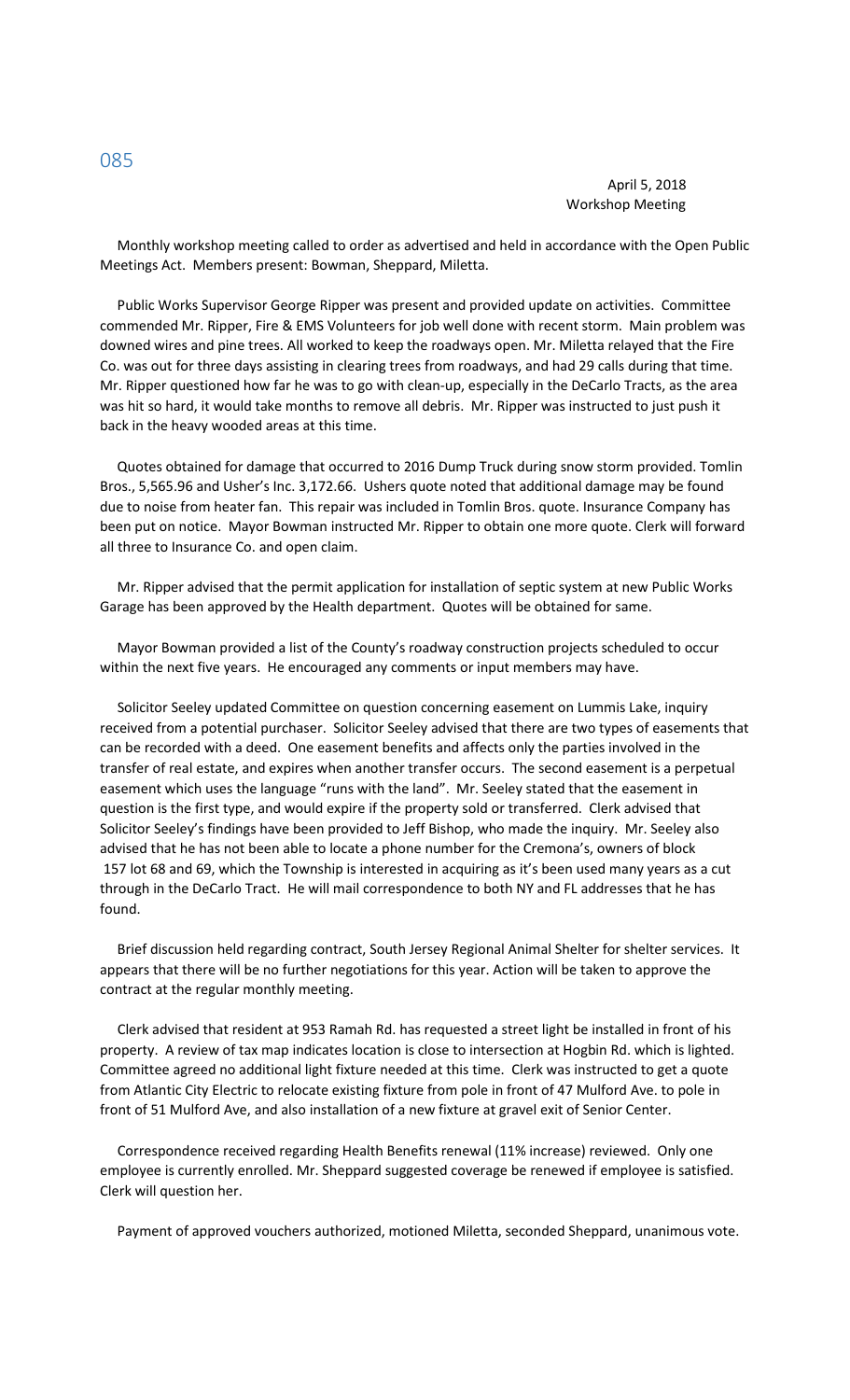With no further business to discuss, meeting adjourned at 8:50 pm, motioned Sheppard, seconded Miletta.

 $\overline{\phantom{a}}$  , and the contract of the contract of the contract of the contract of the contract of the contract of the contract of the contract of the contract of the contract of the contract of the contract of the contrac

Ruth Dawson, Clerk

 086 April 9, 2018 Regular Meeting

 Regular monthly meeting of the Township Committee called to order as advertised, and held in accordance with the Open Public Meetings Act. Members present: Bowman, Sheppard, Miletta.

Following the flag salute, minutes of the March  $8<sup>th</sup>$  and  $12<sup>th</sup>$  meetings approved, motioned Miletta, seconded Sheppard, unanimous vote. Reports for the month of March, along with tax Collector's annual report accepted, motioned Sheppard, seconded Miletta, unanimous vote.

 Ordinance No. 2018-407, 2018 Calendar Year Model ordinance to Exceed the Municipal Budget Appropriation Limits and to Establish a Cap Bank approved on first reading motioned Miletta, seconded Sheppard, unanimous vote. Public hearing and further consideration for final adoption will be given at the regular meeting on May 14<sup>th</sup>.

 Resolution 2018-29, Authorizing Self Examination of the 2018 Municipal Budget approved, motioned Sheppard, seconded Miletta, unanimous vote.

 Resolution 2018-30, Certification of Compliance with the US Equal Employment Opportunity Enforcement Guidance approved, motioned Sheppard, seconded Miletta, unanimous vote.

 2018 Municipal Budget in the amount of \$2,288,948.62 approved on first reading motioned Miletta, seconded Sheppard, unanimous vote. Public hearing for further consideration of final adoption will take place at the regular meeting on May 14<sup>th</sup>.

 Agreement between the Township and South Jersey Regional Animal Shelter to provide Municipal Animal Shelter Services approved, motioned Sheppard, seconded Miletta, unanimous vote.

 Payment of additional approved vouchers authorized, motioned Miletta, seconded Sheppard, unanimous vote.

 Mayor Bowman questioned if a date has been set for Reconstruction of New Road. Clerk responded that a preconstruction meeting was scheduled within the week and date would be set.

 Floor opened for public comment. Resident Rudy Badger appeared before the committee with complaints about abandoned house at 126 New Road. The property is becoming a dump site. A boat is sitting on a trailer on shoulder of the road. Mayor Bowman stated that it would be necessary to move it prior to road construction project. Solicitor Seeley advised that under Inherent Applied Police Authority as a governmental unit, the Township has the right to move the boat, which is causing a hazardous condition. Mr. Seeley suggested that the Public Works Supervisor take pictures of the boat, hook up to the trailer and back it into the yard. Motioned Miletta, seconded Sheppard, unanimous vote, that boat be moved under the Inherent Applied Police Authority Act.

 Mr. Willie McCoy, resident of Mulford Avenue stated that recent road construction projects are being done with a poor quality asphalt mix. He believes the contractors are mixing old asphalt with new, which does not hold up, it separates. He stated that Jones Island Road which was paved some years ago is beautiful. Mr. Miletta agreed. He stated that the Township needs to stand up to contractors to insure the asphalt is good quality. Mr. Sheppard stated that the road projects are funded by the State who oversees construction. Mayor Bowman advised that the Township Engineer also monitors road projects.

 Mr. McCoy questioned if the Township had a contingency plan to operate a warming station should another storm hit. Some residents were without power for five days following recent storm. He was aware that Buckshutem School in Bridgeton was open, but feels either the Senior Center, Fire House or school should be open for residents, something local. Mr. Miletta advised that both generators had